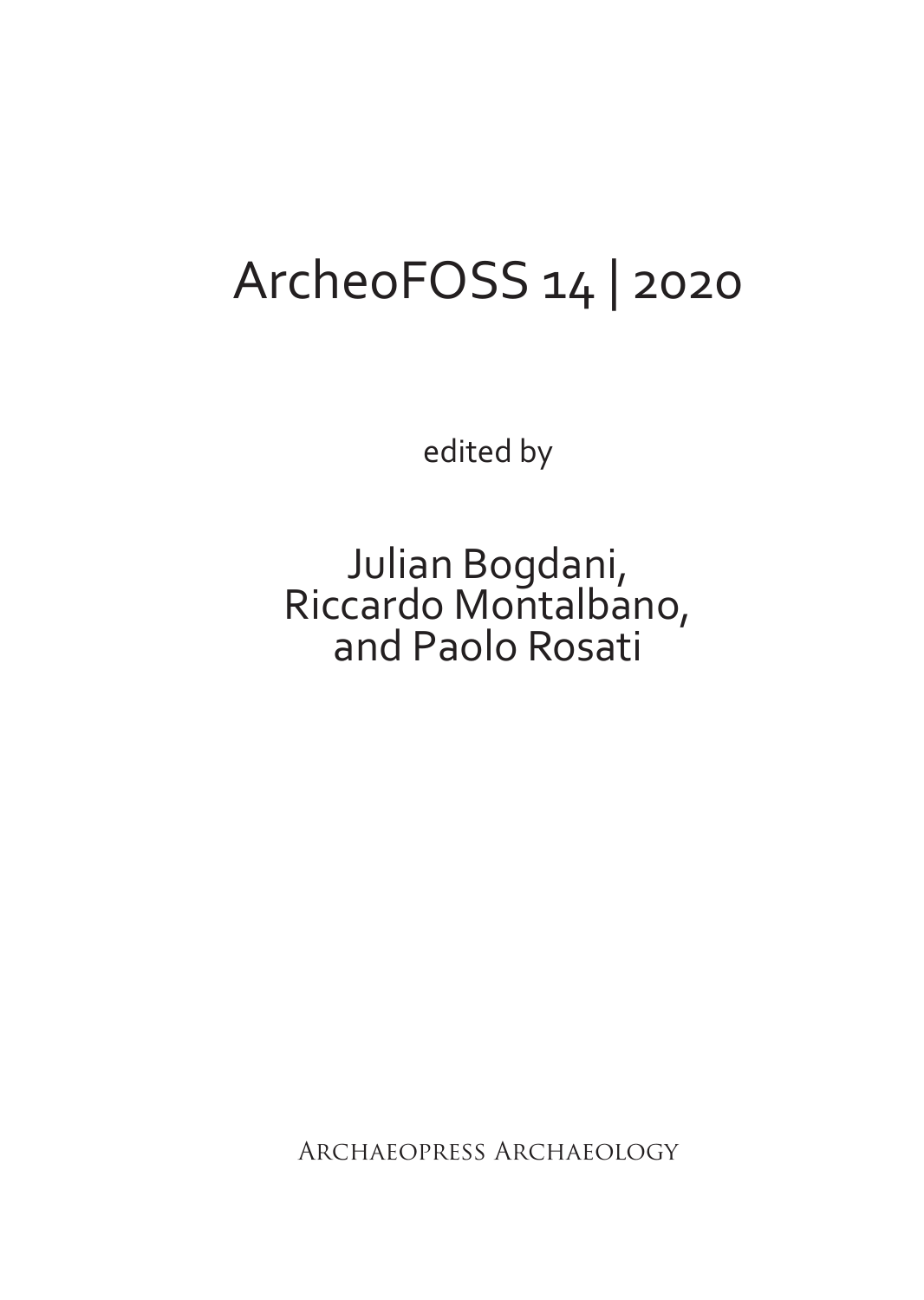

Archaeopress Publishing Ltd Summertown Pavilion 18-24 Middle Way Summertown Oxford OX2 7LG www.archaeopress.com

ISBN 978-1-80327-124-8 ISBN 978-1-80327-125-5 (e-Pdf)

© The individual authors and Archaeopress 2021

Image cover: Theatrum Pompei and surrounding areas, from SITAR - Sistema Informativo Territoriale Archeologico di Roma, Soprintendenza Speciale Archeologia Belle Arti e Paesaggio di Roma (Ministero della Cultura)

All contributions of this volume have undergone a double peer-review process.





Direzione Generale Educazione. ricerca e istituti culturali

The publication of this volume was made possible by the generous supports of *Wikimedia Italia* and *Direzione Generale Educazione, ricerca e istituti culturali* of the Italian Ministry of Culture

This book is available in print and as a free download from www.archaeopress.com



This work is licensed under a Creative Commons Attribution-NonCommercial-NoDerivatives 4.0 International Licence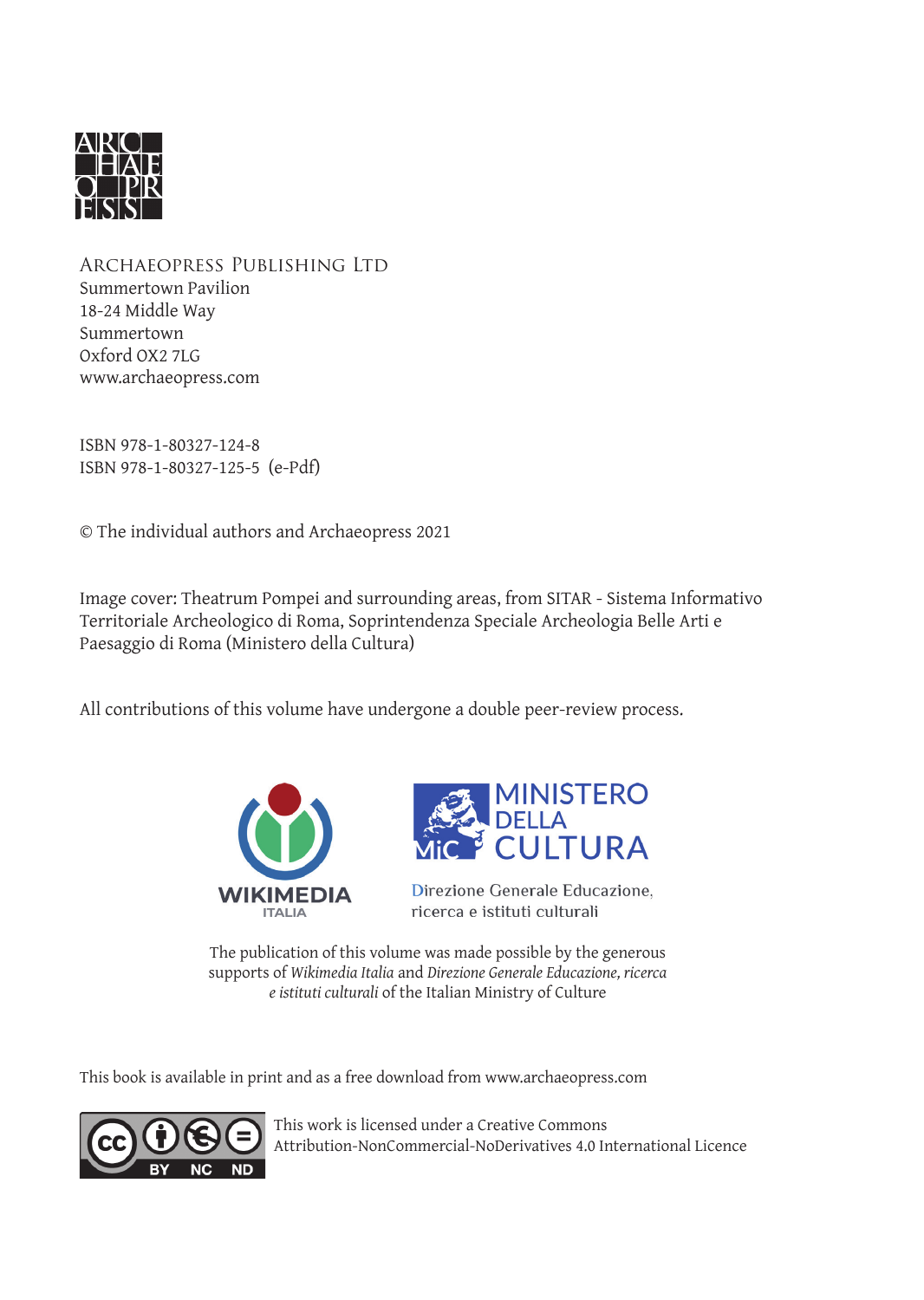## **Contents**

| Use, Application and Development of Free/Libre and Open-Source (FLOS) Tools in Archaeology                                                                                                                                                                                          |
|-------------------------------------------------------------------------------------------------------------------------------------------------------------------------------------------------------------------------------------------------------------------------------------|
| Strumenti digitali open-source per la documentazione della cultura visuale paleo-mesolitica:<br>dati preliminari da un flusso di lavoro sulle decorazioni incise su supporto calcareo dalla<br>Michele Pellegrino, Donato Coppola                                                   |
| Valutazione integrata delle dinamiche di rischio di erosione del suolo in presenza di depositi<br>archeologici. Il metodo proposto dal progetto RESEARCH (REmote SEnsing techniques<br>Stefano De Angeli, Fabiana Battistin, Federico Valerio Moresi, Philip Fayad, Matteo Serpetti |
| Rome - NE Palatine slopes: open-source methodologies and tools for the analysis of<br>Emanuele Brienza, Giovanni Caratelli, Lorenzo Fornaciari, Cecilia Giorgi                                                                                                                      |
| Un workflow open-source per l'elaborazione delle immagini termiche da drone 35<br>Gabriele Ciccone                                                                                                                                                                                  |
| Analysis of urban mobility in 18th-century Rome: a research approach through<br>Renata Ago, Domizia D'Erasmo                                                                                                                                                                        |
| Towards FreeCAD experimentation and validation as a FOS HBIM platform for building<br>Filippo Diara, Fulvio Rinaudo                                                                                                                                                                 |
| FLOS for Museums: open solutions to train communities and manage heritage sites 68<br>Paolo Rosati                                                                                                                                                                                  |
| The virtual countryman. A GRASS-GIS tool for ancient cultivation recognition  79<br>Augusto Palombini                                                                                                                                                                               |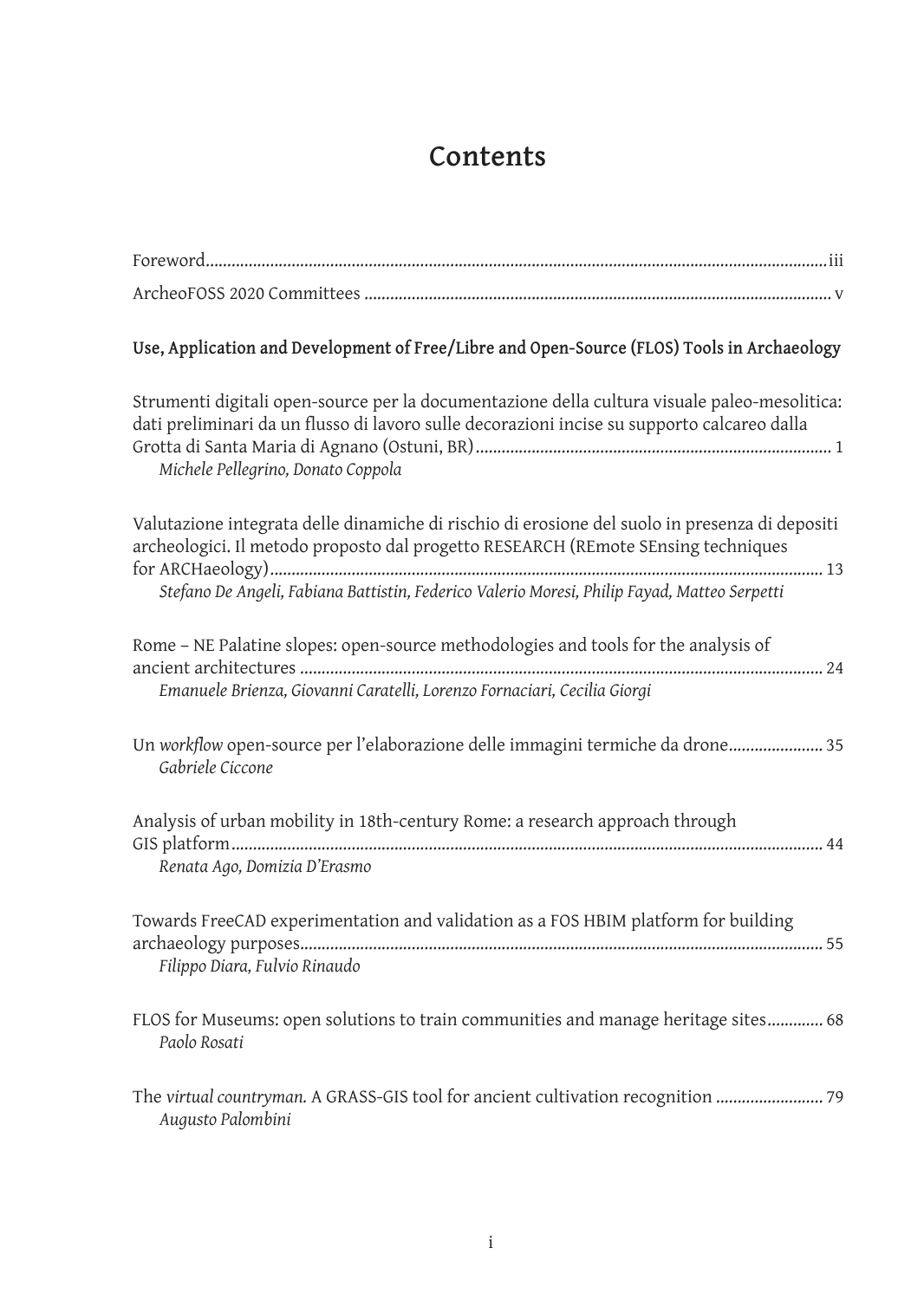| Timo Homburg, Florian Thiery                                                                                                                                                          |
|---------------------------------------------------------------------------------------------------------------------------------------------------------------------------------------|
| Creation, use and Promotion of Open Data and Open Formats in Archaeology                                                                                                              |
| The ArchAIDE Archive: the open-data policy and management of material<br>Francesca Anichini, Gabriele Gattiglia                                                                       |
| SITAR: a new open-data infrastructure for a public archaeology of Rome  108<br>Mirella Serlorenzi, Ascanio D'Andrea, Riccardo Montalbano                                              |
| Florian Thiery, Sophie C. Schmidt, Timo Homburg                                                                                                                                       |
| Towards an ontology of the Museum of Archaeology of the University of Catania: from the<br>Nicola Laneri, Rodolfo Brancato, Salvatore Cristofaro, Marianna Figuera, Marianna Nicolosi |
| Fieldnotes for the development and publication of open standards for the vectorisation of<br>Julian Bogdani                                                                           |
| Analysis and comparison of open and non-open spatial formats for<br>Andrea D'Andrea, Francesca Forte                                                                                  |
| Open Data, Open Knowledge, Open Science: The new research group at the Institute of<br>Alessandra Caravale, Alessandra Piergrossi, Irene Rossi                                        |
| FOSS, Open-Data e archeologia: qualche riflessione su passato, presente e<br>Marco Ciurcina, Piergiovanna Grossi                                                                      |
| Appendix                                                                                                                                                                              |
| An introspective, incomplete, view on the activity of the FLOS community dealing with<br>Julian Bogdani, Federico Sciacca                                                             |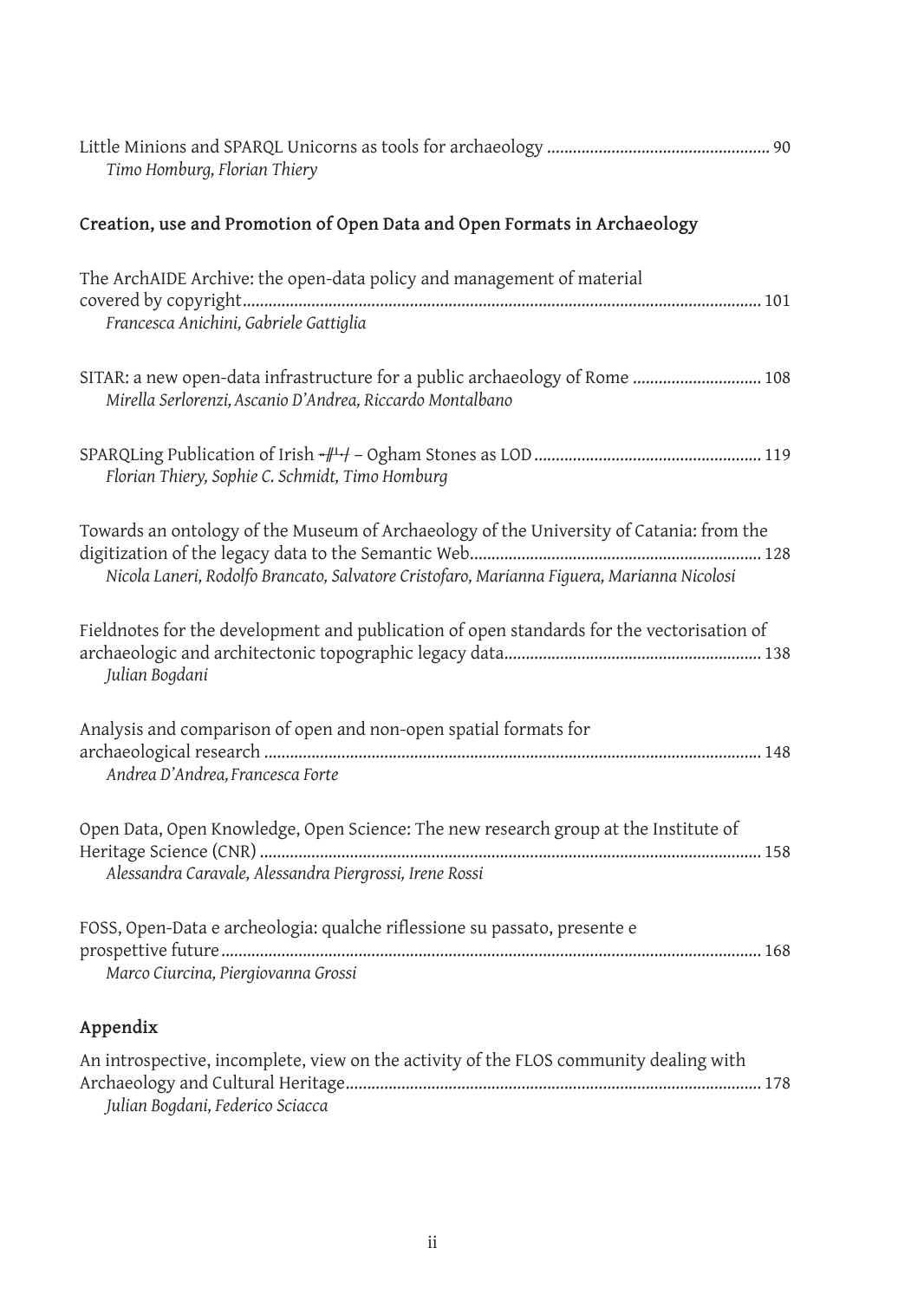## **Foreword**

This volume represents the editorial outcome of the 14th edition of ArcheoFOSS international conference, which took place on 15–17 October 2020 on the World Wide Web. The event has been held annually since 2006 and is dedicated to the theoretical framework and actual application of free and open-source software solutions and the promotion and encouragement of the Open Data paradigm for archaeology and, more generally, for Cultural Heritage.

Compared to the past editions, the 2020 conference introduced some substantial changes. First of all, the pandemic crisis due to the COVID-19 outbreak, forced us for the first time to hold a Web-based conference, a solution that introduced some important advantages. For example there was the facility to overcome geographical distances and therefore greatly broadening participation, both in terms of speakers (presentations, workshops, demos) and audience. Additionally we had the possibility to share thoughts on the specific topics of the conference with foreign colleagues from different backgrounds (universities, research centres), widening consequently the network of collaboration. We hope that the effort to open the ArcheoFOSS conference beyond Italian national borders – and beyond a small circle of individuals who in the last years have tenaciously and with great difficulty tried to keep alive the spirit of the conference – will not remain isolated, but will be further pursued in the next editions.

Another innovative aspect was the introduction of a panel dedicated to open data, open formats and open standards. While these topics have not been absent in the previous editions, the main focus has always been on the development and application of FLOS software and hardware solutions for Cultural Heritage. By specifically calling for papers dealing with the free sharing of data, we tried to go beyond software and technological development. Open and reusable data publishing platforms, available in open formats, and distributed with open licenses with no bias on the tools with which the data were created. The aim was to encourage and enhance the creation and publication of open archaeological archives, easily re-usable by the community.

This volume well represents the approach taken at the conference and the extensive participation it received. Eighteen high-level and peer-reviewed papers, well distributed in two thematic sections – application cases and development, and open data – contributed by more than forty Italian and foreign scholars, researchers and freelance archaeologists working in the field of Cultural Heritage. For an event organized at no cost, without funding or support of any kind, these are significant numbers, which reward us for the great organizational and editorial effort. The most important budget line was invested in releasing this book as openaccess, using a CC BY license. We strongly believe that the conference proceedings must strictly follow the spirit of the event, and that the free distribution and sharing of the volume is a *conditio sine qua* non for its publication. This also marks a break with the past, when openaccess was not always a prerequisite. It is worth noting, furthermore, that these proceedings are being published only one year after the conference. This is a decisive turnaround, which testifies to the strong will to revitalize the ArcheoFOSS community. Technology is evolving very fast, and it is not uncommon to read on fresh publications about outdated software and